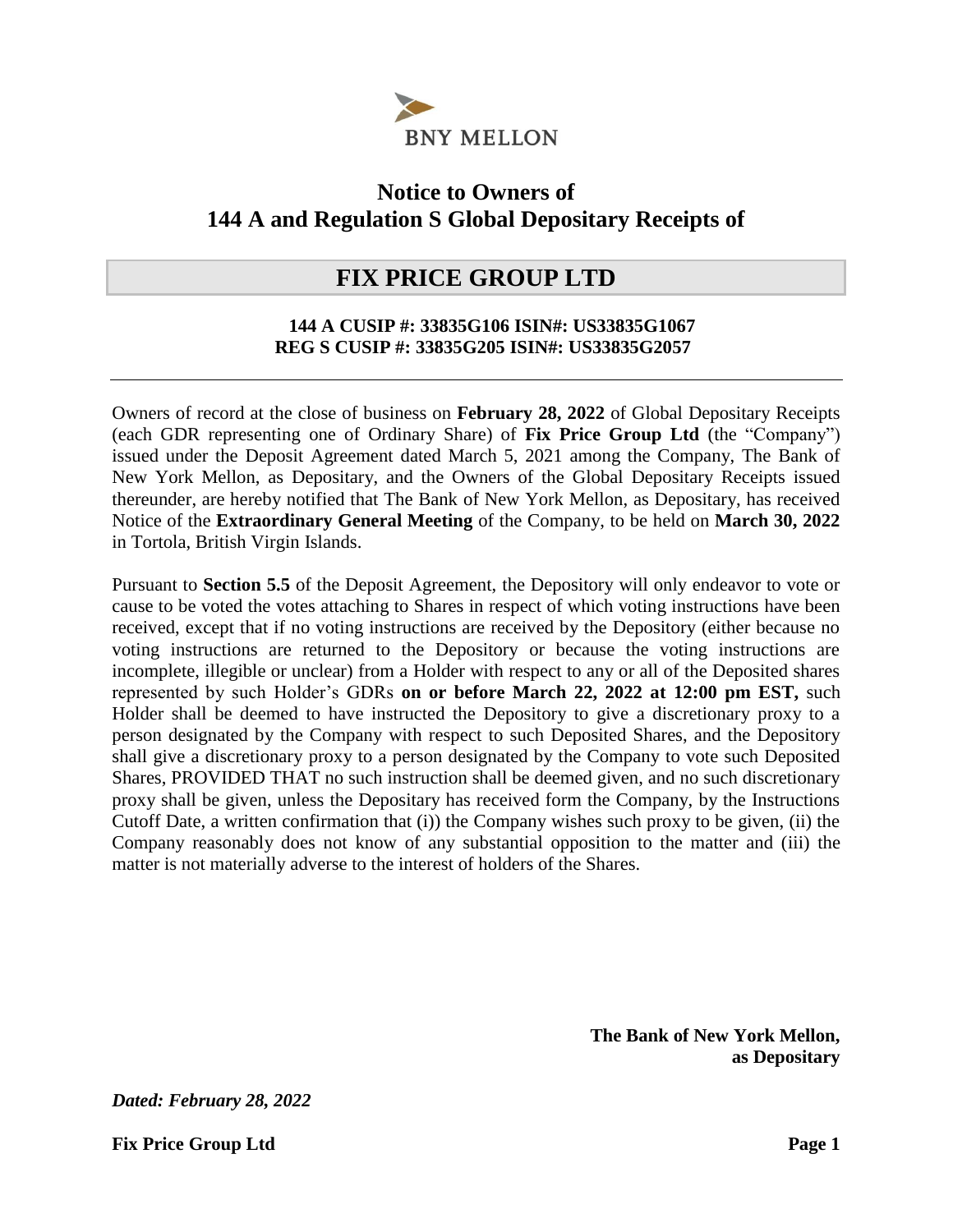## **EXTRAORDINARY GENERAL MEETING OF FIX PRICE GROUP LTD**

| TO:<br>THE BANK OF NEW YORK MELLON, ADR Proxy Group/ Mediant Communications<br>E-mail: adrproxy@mediantonline.com |                                                                                                                                                          |  |  |  |  |
|-------------------------------------------------------------------------------------------------------------------|----------------------------------------------------------------------------------------------------------------------------------------------------------|--|--|--|--|
| Tel.:                                                                                                             | (407) 833-5453 (Caleen Smith)                                                                                                                            |  |  |  |  |
| RE:                                                                                                               | <b>Fix Price Group Ltd</b><br><b>Extraordinary General Meeting to be held on March 30, 2022</b>                                                          |  |  |  |  |
| <b>FROM:</b>                                                                                                      |                                                                                                                                                          |  |  |  |  |
|                                                                                                                   | <b>Company Name</b>                                                                                                                                      |  |  |  |  |
|                                                                                                                   |                                                                                                                                                          |  |  |  |  |
|                                                                                                                   | Mandatory                                                                                                                                                |  |  |  |  |
|                                                                                                                   |                                                                                                                                                          |  |  |  |  |
|                                                                                                                   | Authorized Signatory / Medallion required for 144 A                                                                                                      |  |  |  |  |
|                                                                                                                   |                                                                                                                                                          |  |  |  |  |
|                                                                                                                   | <b>CONTACT INFO:</b> Telephone / Fax Number / E-mail Address                                                                                             |  |  |  |  |
|                                                                                                                   | TOTAL NUMBER 144 A GDRs (CUSIP # 33835G106)                                                                                                              |  |  |  |  |
|                                                                                                                   | TOTAL NUMBER REG S GDRS (CUSIP # 33835G205)                                                                                                              |  |  |  |  |
|                                                                                                                   | NUMBER 144 A GDRs BEING VOTED:<br><u> 1980 - Johann Johann Harry Harry Harry Harry Harry Harry Harry Harry Harry Harry Harry Harry Harry Harry Harry</u> |  |  |  |  |
|                                                                                                                   | NUMBER REG S GDRs BEING VOTED:                                                                                                                           |  |  |  |  |
|                                                                                                                   |                                                                                                                                                          |  |  |  |  |

### **Fix Price Group Ltd Extraordinary General Meeting March 30, 2022**

**The above-noted holder of 144 A and Reg S Depositary Receipts ("GDRs") of Fix Price Group Ltd (the "Company") hereby requests and instructs The Bank of New York Mellon, as Depositary, to endeavor insofar as practicable, to vote or cause to be voted the number of Deposited Securities underlying the GDRs held as of close of business on February 28, 2022 at the Extraordinary General Meeting of the Company to be held in Tortola, British Virgin Island on March 30, 2022 in respect of the following resolutions:** 

> **THIS FORM MUST BE RECEIVED COMPLETED BY March 22, 2022 AT 12:00 PM EST TO BE VALID**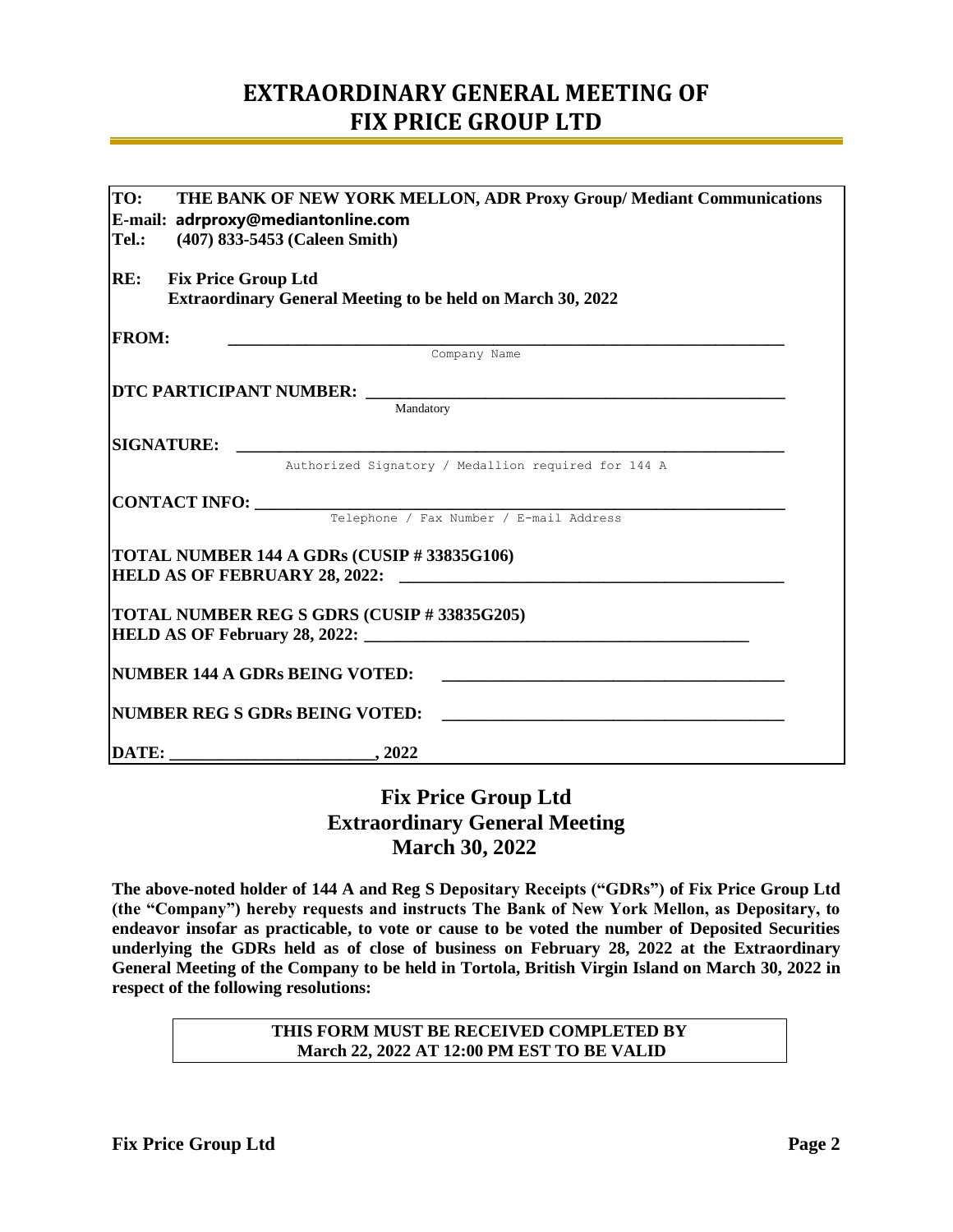# **EXTRAORDINARY GENERAL MEETING OF FIX PRICE GROUP LTD**

#### **Extraordinary General Meeting Resolutions**

| 1. Resolution to approve the proposed continuation of the Company from British Virgin Islands into the<br>Republic of Cyprus.                                                                                                                                                                                                                                                          |  |  |  |  |
|----------------------------------------------------------------------------------------------------------------------------------------------------------------------------------------------------------------------------------------------------------------------------------------------------------------------------------------------------------------------------------------|--|--|--|--|
| Ms. Androula Chatzicharalampous, from the Republic of Cyprus, with ID card no: 777245, a lawyer<br>practicing in the Republic of Cyprus with license number 2920 be and is hereby appointed as the<br>authorized representative of the Company and be and is authorised to sign and execute any necessary<br>document for the redomiciliation of the Company in the Republic of Cyprus |  |  |  |  |
| $\Box$ FOR<br><b>AGAINST</b><br><b>ABSTAIN</b>                                                                                                                                                                                                                                                                                                                                         |  |  |  |  |
| 2. Resolution to approve that, if such continuation of the Company is granted by the Registry under the<br>laws of the Republic of Cyprus, subject to the Par Value Amendment first being effected and subject to<br>the Continuation occurring:                                                                                                                                       |  |  |  |  |
| (a) the Company continue its incorporation in the Republic of Cyprus and discontinue its<br>incorporation under the laws of the British Virgin Islands;                                                                                                                                                                                                                                |  |  |  |  |
| (b) the Company's registered office be changed to 155 Arch. Makariou III, Proteas House, 5th Floor,<br>3026, Limassol, Cyprus;                                                                                                                                                                                                                                                         |  |  |  |  |
| (c) the Company take the form of a public limited liability company under the laws of the Republic of<br>Cyprus;                                                                                                                                                                                                                                                                       |  |  |  |  |
| the Company's memorandum and articles of association be amended in their entirety and replaced<br>(d)<br>by the Cyprus Articles, with such further consequential amendments (effective immediately prior to<br>such continuation) as the directors of the Company may in their absolute discretion deem<br>necessary or appropriate in connection with the continuation;               |  |  |  |  |
| the Company's official company name be changed to "Fix Price Group PLC";<br>(e)                                                                                                                                                                                                                                                                                                        |  |  |  |  |
|                                                                                                                                                                                                                                                                                                                                                                                        |  |  |  |  |